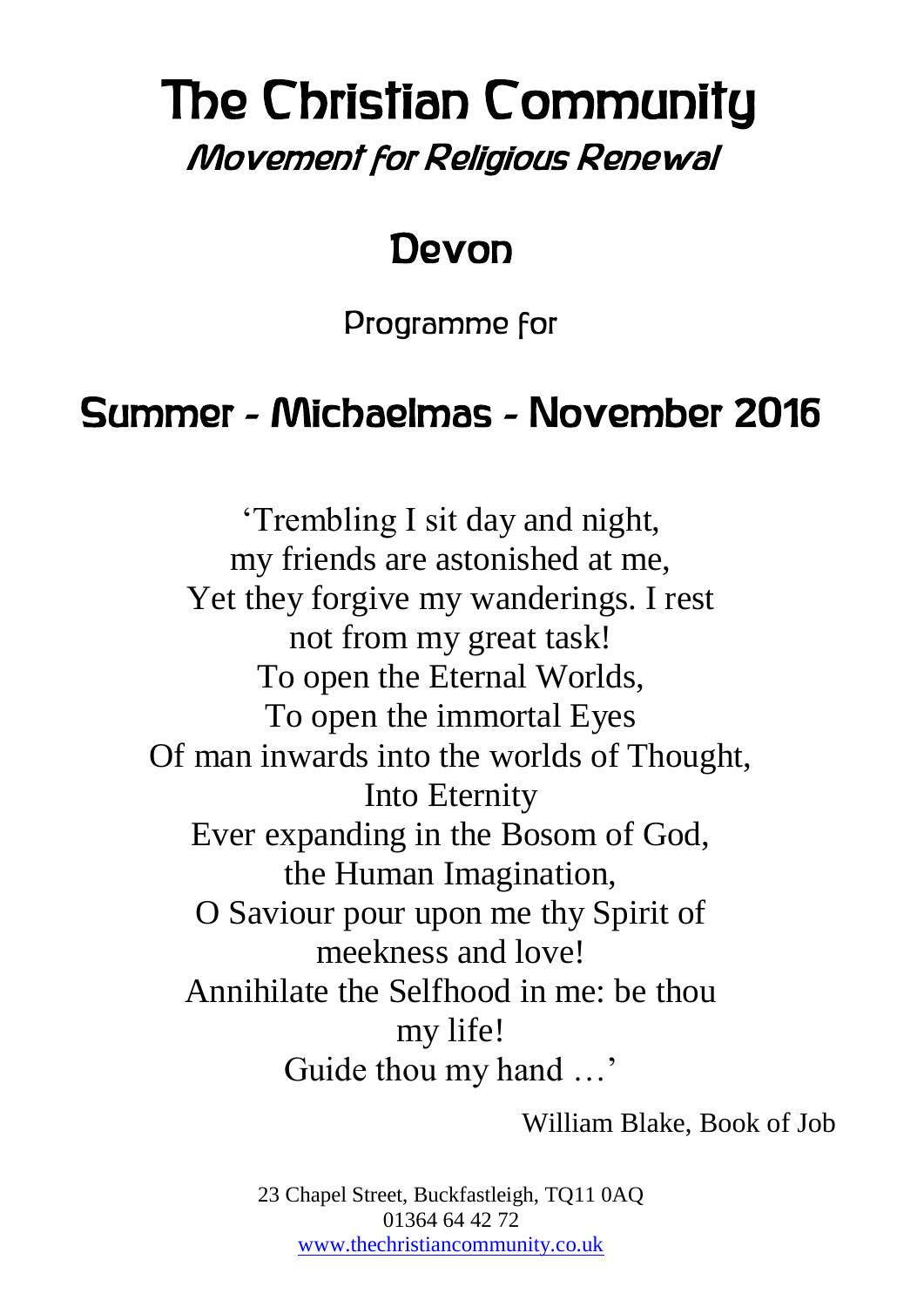#### Dear friends of The Christian Community in Devon,

The summer days are drawing in as we are gathering the fruits and seeds of the year. New plants have been sown and existing ones tended around our building in Chapel Street, housing our chapel, community rooms and guestrooms as well as the priest's accommodation. Much maintenance work has been undertaken on the building and surrounding walls with the untiring help of our stalwart maintenance team as well as some professional help, which has cleared our fund for this purpose.

Looking ahead we still need to address the heating of the chapel which at present is inefficient to the point of not fulfilling its function. Robert Rose could replace the underfloor gas heating with electric heating, which would cost around £1,100 to £1,500. We also need to replace two sets of servers' vestments (Michaelmas and Lent/funerals) which would cost around £300 to £400 including materials and sewing. In addition to this extra expenditure, for which we are inviting donations, we are hoping to increase our regular monthly income to meet the monthly expenditure. This does currently not balance and our projected deficit for the year is £3,500 (with a proposed reduction of our payment to the Central Funds and a break from our payments to the car replacement pool, which would otherwise increase our deficit to £6,000 this year).

Some friends have moved on and our regular contributions are much reduced. *We are hoping that new friends will join us and start to contribute with a monthly Standing Order and Gift Aid if possible, while we would like to ask our current donors to review their contributions and increase them if possible. One off donations are also very welcome any time or at events, as are contributions for visits, conversations and Consultations.*

We are working on reducing our costs and have negotiated a better deal for our energy bills, but other expenditure needs to be met if we want to carry on with our work.

**We thank all of you who are supporting our work here and elsewhere and look forward to The Christian Community having a home in Devon in the future.**

With warm greetings and best wishes, also from the Council,

Sabine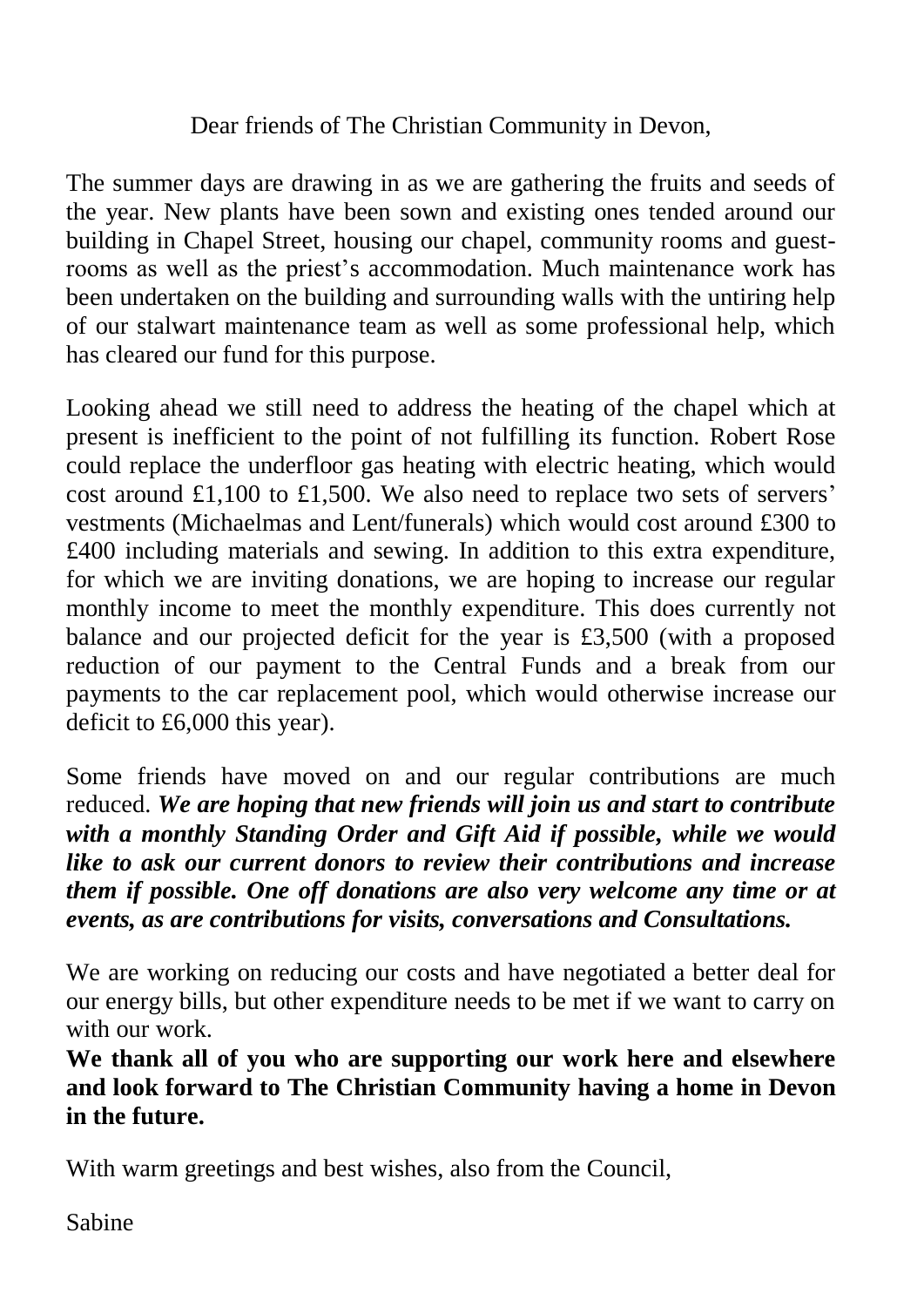### August 2016

#### No Wednesday Services during August

| Sunday 7 <sup>th</sup>  | 10.00<br>11.30 | The Act of Consecration of Man<br>Practising the Art of Conversation:<br>Listening, Acknowledging, Speaking out<br>of our own experience<br><b>With Rev Sabine Haus</b>                                                                         |
|-------------------------|----------------|-------------------------------------------------------------------------------------------------------------------------------------------------------------------------------------------------------------------------------------------------|
| Sunday 14 <sup>th</sup> | 10.00<br>11.30 | The Act of Consecration of Man<br>Impressions of Tanzania<br>including Hekima Waldorf School<br>Slides and commentary by Sarah Peryer<br>following a recent visit<br>A fundraising event for the Hekima<br><b>Waldorf School, Dar es Salaam</b> |
| Sunday 21 <sup>sr</sup> | 10.00<br>11.30 | The Act of Consecration of Man<br>Practising the Art of Conversation<br>With Rev Douglas Thackray                                                                                                                                               |
| Sunday 28 <sup>th</sup> | 10.00<br>11.30 | The Act of Consecration of Man<br>Conversation<br>Preparing our Meeting with Rev T Ravetz                                                                                                                                                       |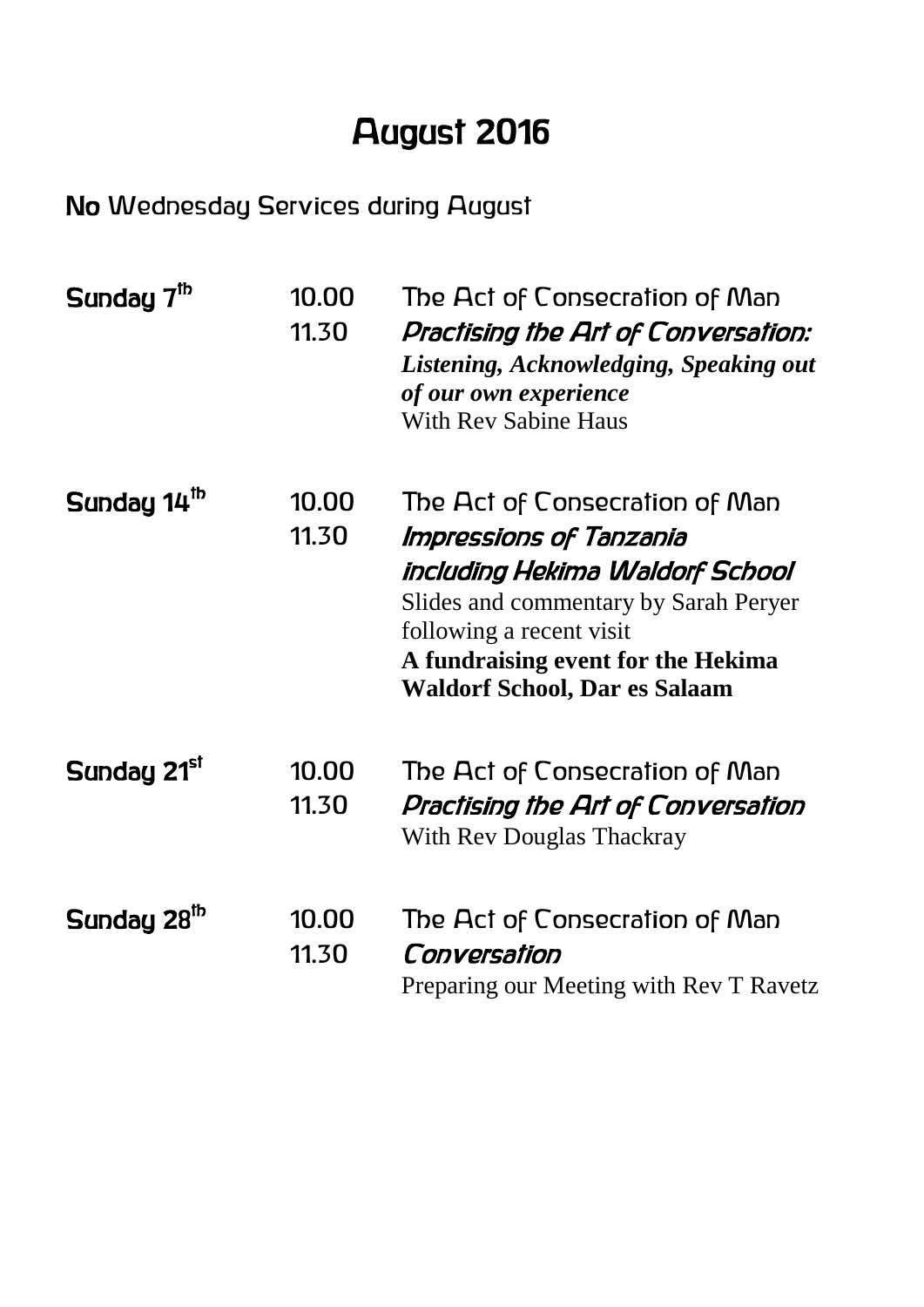### September 2016

| Sunday 4 <sup>th</sup>     | 10.00<br>11.30          | The Act of Consecration of Man<br>Where are we in the biography of<br>our congregation and where do we want to go?<br>Meeting with Rev Tom Ravetz |
|----------------------------|-------------------------|---------------------------------------------------------------------------------------------------------------------------------------------------|
| Wednesday $7th$            | 10.00                   | The Act of Consecration of Man                                                                                                                    |
| Sunday 11 <sup>th</sup>    | 10.00<br>11.30          | The Act of Consecration of Man<br><b>Council Meeting</b>                                                                                          |
| Wednesday 14 <sup>th</sup> | 10.00                   | The Act of Consecration of Man                                                                                                                    |
| Saturday 17 <sup>th</sup>  | $10-12$                 | <b>Work Morning</b> in house and garden                                                                                                           |
| Sunday 18 <sup>th</sup>    | 9.00<br>10.00<br>11.30  | Service for Children (as of age 7)<br>The Act of Consecration of Man<br>The Bowl of the Sun<br>Reading of the Play with Jenny Tanser              |
| Wednesday 21 <sup>st</sup> | 10.00                   | The Act of Consecration of Man                                                                                                                    |
| Sunday 25 <sup>th</sup>    | 10.00<br>11.30          | The Act of Consecration of Man<br>What is the language of Michael?<br>Talk preparing for Michaelmas (SH)                                          |
| Thursday 29 <sup>th</sup>  | Michaelmas Day<br>10.00 | The Act of Consecration of Man                                                                                                                    |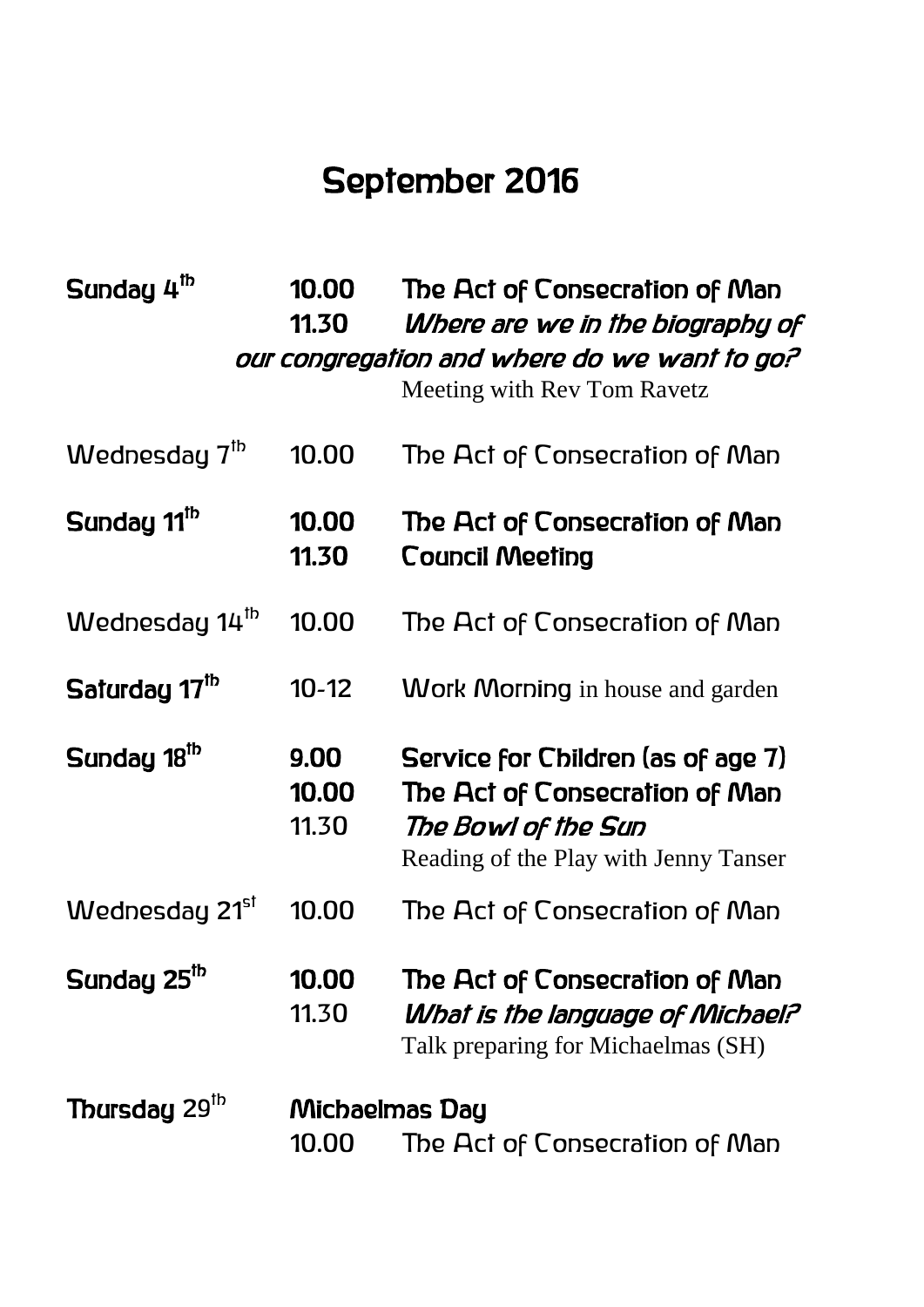### Michaelmas tide October 2016

| Sunday 2 <sup>nd</sup>     | 9.00<br>10.00<br>11.30 | Service for Children (as of age 7)<br>The Act of Consecration of Man<br><b>Celebration of Michaelmas</b><br>Bring and Share Meal<br>Everyone invited! |  |
|----------------------------|------------------------|-------------------------------------------------------------------------------------------------------------------------------------------------------|--|
| Wednesday 5 <sup>th</sup>  | 10.00                  | The Act of Consecration of Man                                                                                                                        |  |
| Sunday 9 <sup>th</sup>     | 10.00<br>11.30         | The Act of Consecration of Man<br><b>Council Meeting</b>                                                                                              |  |
| Wednesday 12 <sup>th</sup> | No service (synod)     |                                                                                                                                                       |  |
| Saturday 15 <sup>th</sup>  | $10-12$                | <b>Work Morning</b> in house and garden                                                                                                               |  |
| Sunday 16 <sup>th</sup>    | 9.00<br>10.00<br>11.30 | Service for Children (as of age 7)<br>The Act of Consecration of Man<br>Study of the Creed (1): The Father God                                        |  |
|                            |                        |                                                                                                                                                       |  |
| Wednesday 19 <sup>th</sup> | 10.00                  | The Act of Consecration of Man                                                                                                                        |  |
| Sunday 23rd                | 10.00<br>11.30         | The Act of Consecration of Man<br>Study of the Creed (2): The Son God                                                                                 |  |
| Wednesday 26 <sup>th</sup> | 10.00                  | The Act of Consecration of Man                                                                                                                        |  |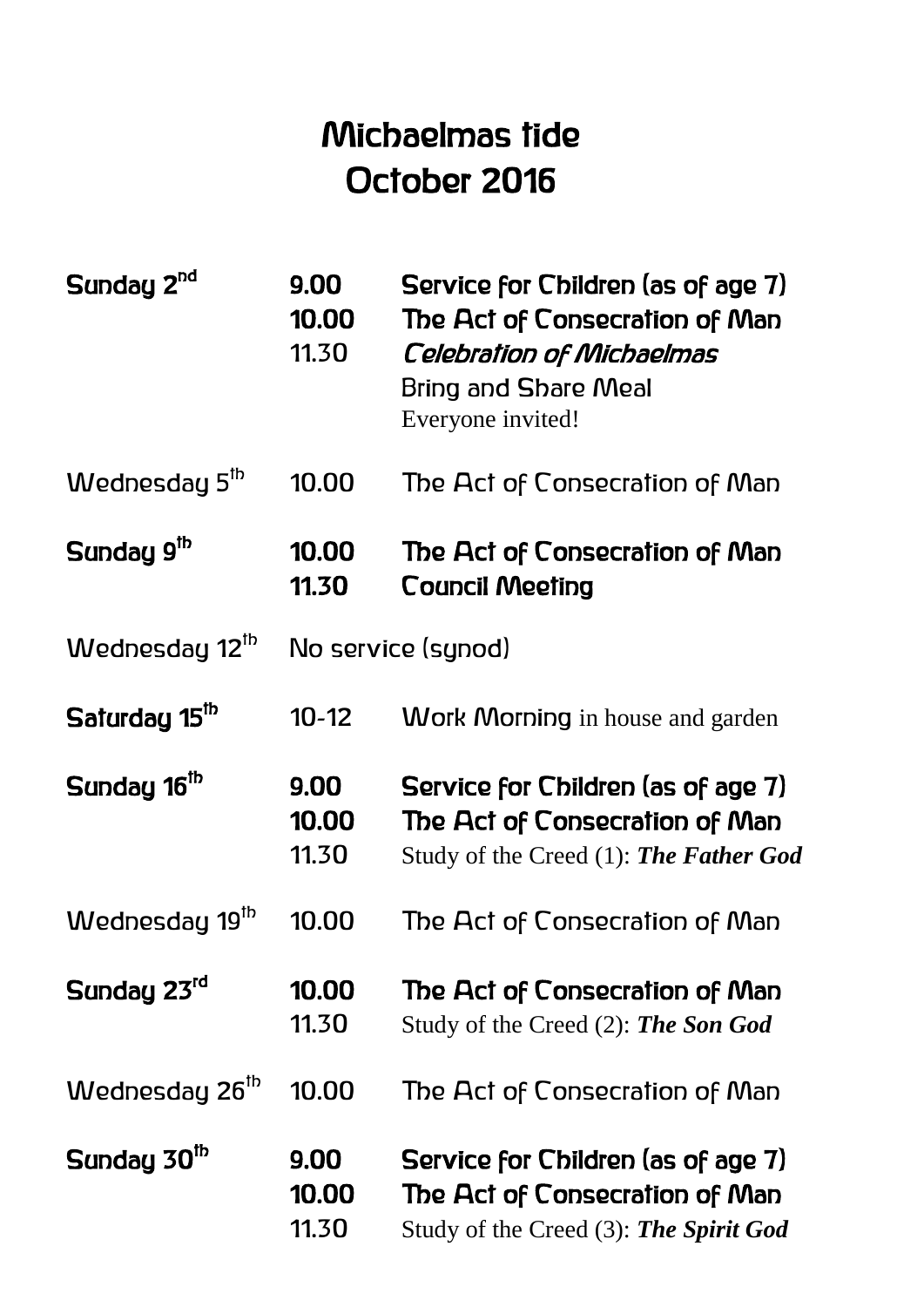(Annual Meeting of The Christian Community in Manchester 28- 30 October, for details see notice board)

#### November 2016

| Sunday 6 <sup>th</sup>     | 10.00<br>11.30         | The Act of Consecration of Man<br><b>Council Meeting</b>                                                                                                                                                      |
|----------------------------|------------------------|---------------------------------------------------------------------------------------------------------------------------------------------------------------------------------------------------------------|
| Wednesday 9 <sup>th</sup>  | 10.00                  | The Act of Consecration of Man                                                                                                                                                                                |
| Saturday 12 <sup>th</sup>  | 19.00                  | Remembering those who have died                                                                                                                                                                               |
| Sunday 13 <sup>th</sup>    | 9.00<br>10.00<br>11.30 | Service for Children (as of age 7)<br>The Act of Consecration of Man<br>How can we remember and build<br>community with those who have<br>died?<br>Preparation for Whitsun Conference 2017                    |
| Wednesday 16 <sup>th</sup> | 10.00                  | The Act of Consecration of Man                                                                                                                                                                                |
| Sunday 20 <sup>th</sup>    | 10.00<br>11.30         | The Act of Consecration of Man<br>William Blake $-$ His life and poems<br>Talk by Neil Franklin<br>and Poems shown in Eurythmy<br>with Christopher Cooper (speech) and<br>Raphaela Cooper & eurythmy ensemble |

Sunday 27<sup>th</sup>

as a set of Advent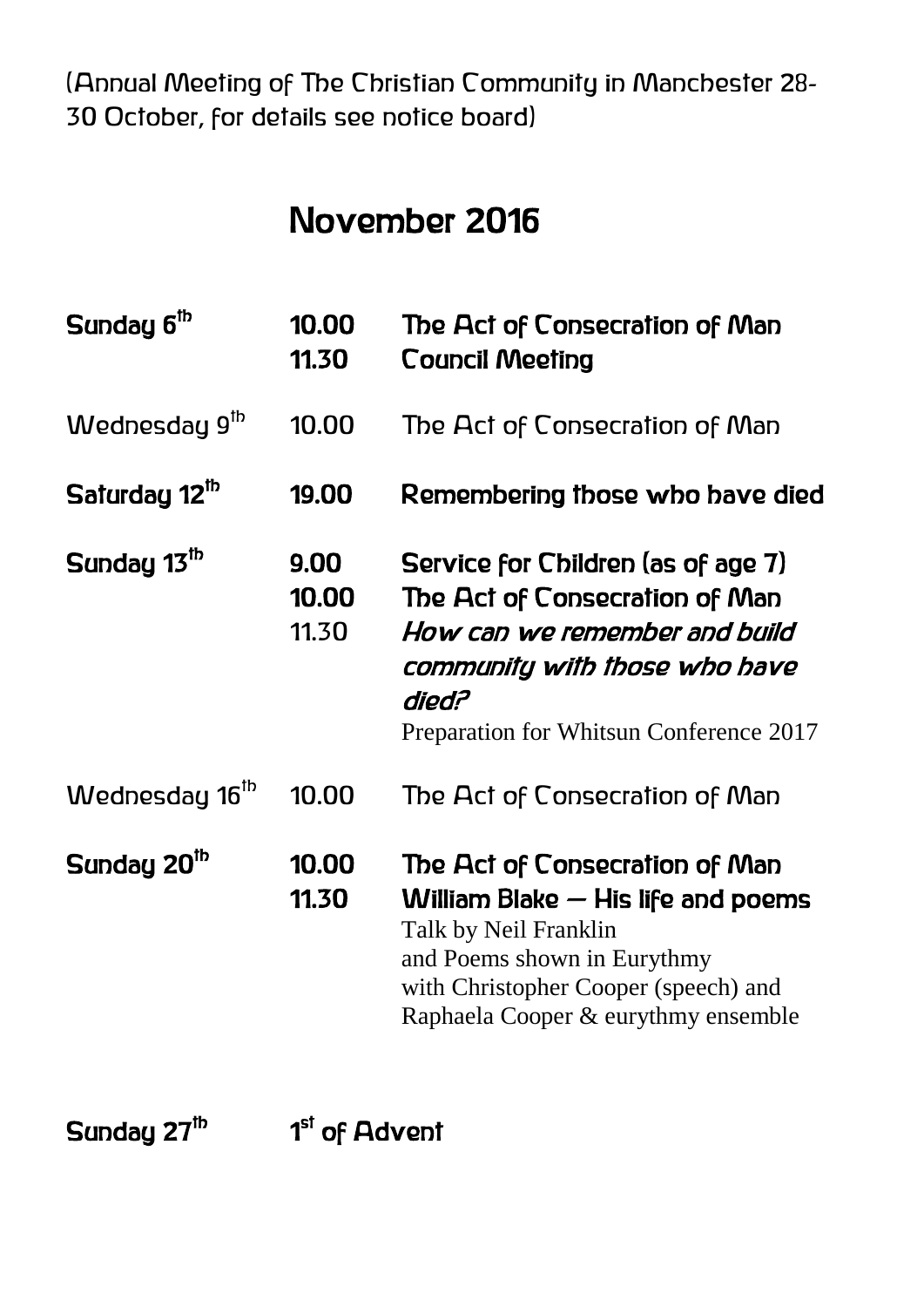### Gospel readings for this period

| Sunday, August 28      |           | Mark 7:31-37         |
|------------------------|-----------|----------------------|
| Sunday, September 4    |           | Luke 10:1-20         |
| Sunday, September 11   | $\ddotsc$ | Luke 17:5-24         |
| Sunday, September 18   |           | Matthew $6:19-34$    |
| Sunday, September 25   |           | Luke 7:11-17         |
| <b>Michaelmas</b>      |           |                      |
| Thursday, September 29 |           | Matthew $22:1-14$    |
| Sunday, October 2      |           | Matthew $22:1-14$    |
| Sunday, October 9      |           | Ephesians 6          |
| Sunday, October 16     |           | Revelation 12:1-12   |
| Sunday, October 23     |           | Revelation 19:11-16  |
| Sunday, October 30     |           | Revelation 1:10-20   |
| Sunday, November 6     |           | Revelation 14:1-20   |
| Sunday, November 13    |           | Revelation 15:1-8    |
| Sunday, November 20    | .         | Revelation $21:1-27$ |
|                        |           |                      |

**Advent** Sunday, November 27 Luke 21:25-36